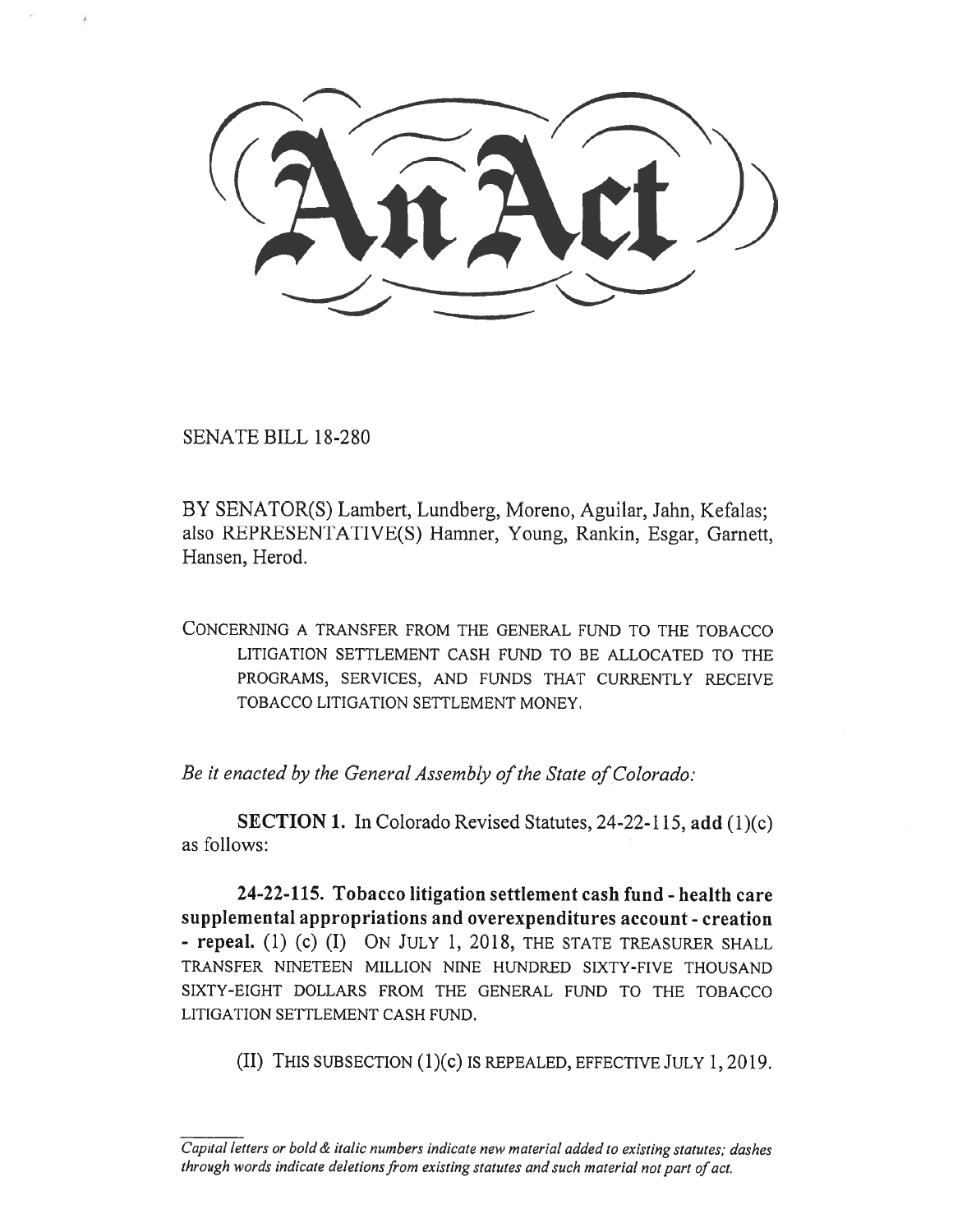**SECTION 2.** In Colorado Revised Statutes, 24-75-1104.5, **add** (9) as follows:

**24-75-1104.5. Use of settlement moneys - programs - repeal.**  (9) (a) FOR THE FISCAL YEAR 2018-19, THE MONEY THAT WAS TRANSFERRED FROM THE GENERAL FUND TO THE TOBACCO LITIGATION SETTLEMENT CASH FUND IN ACCORDANCE WITH SECTION  $24-22-115$  (1)(c)(I), IS ALLOCATED IN THE PERCENTAGES SPECIFIED AND FOR THE PROGRAMS, SERVICES, AND FUNDS SPECIFIED IN SUBSECTION (1.7) OF THIS SECTION.

(b) THIS SUBSECTION (9) IS REPEALED, EFFECTIVE JULY 1, 2019.

**SECTION 3. Safety clause.** The general assembly hereby finds,

## PAGE 2-SENATE BILL 18-280